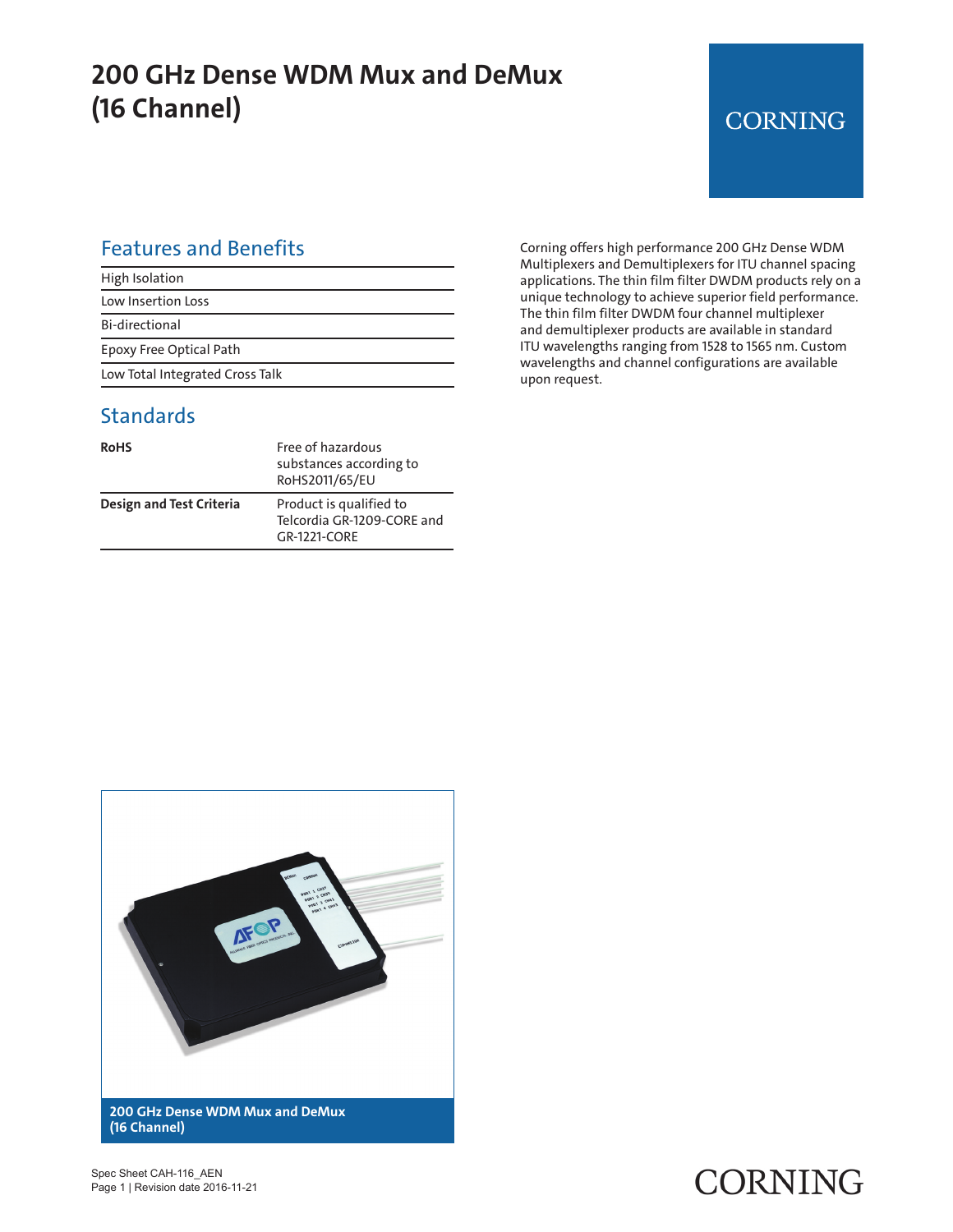## **200 GHz Dense WDM Mux and DeMux (16 Channel)**

#### CORNING

#### Specifications

| <b>Parameters</b>                  | <b>Minimum</b>                       | <b>Typical</b> | <b>Maximum</b> |
|------------------------------------|--------------------------------------|----------------|----------------|
| Center Wavelength λc               |                                      | 1528-1565 nm   |                |
| Passband Width                     | $\lambda$ c ± 0.25 nm                |                |                |
| Pass Channel Insertion Loss        |                                      | 1.6 dB         | 2.0 dB         |
| Adjacent Channel Isolation         | 25 dB                                | 30dB           |                |
| Non-Adjacent Channel Isolation     | 40 dB                                | 45 dB          |                |
| <b>Optical Return Loss</b>         | 45dB                                 | 50 dB          |                |
| Directivity                        | 50 dB                                |                |                |
| <b>PDL</b>                         |                                      |                | 0.1 dB         |
| <b>PMD</b>                         |                                      |                | 0.1 ps         |
| Maximum Optical Power              | 300 mW                               |                |                |
| <b>Operating Temperature Range</b> | $-5^{\circ}$ C to $+65^{\circ}$ C    |                |                |
| Storage Temperature Range          | -40 $^{\circ}$ C to +85 $^{\circ}$ C |                |                |
| Tensile Load (900 µm Buffered)     | 5N Maximum                           |                |                |

| <b>Shipping Package</b> |                                                                     |                |
|-------------------------|---------------------------------------------------------------------|----------------|
| Packaging Dimensions    | Fiber Type                                                          | Pigtail Length |
| 126 mm x 93 mm x 15 mm  | Fiber Type: Corning <sup>®</sup> SMF-28e <sup>®</sup> or compatible | 1 m (Standard) |